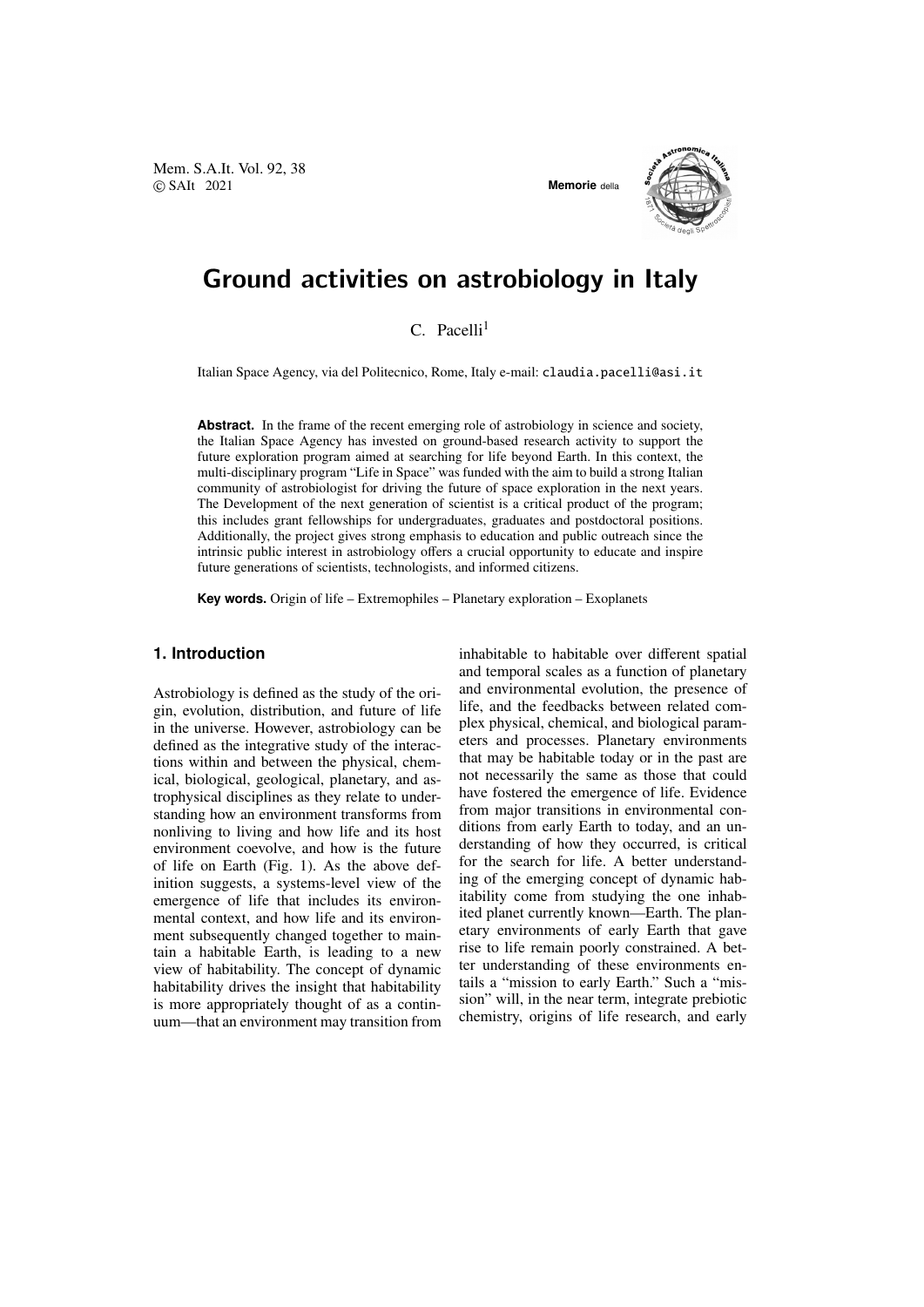Earth planetary conditions to understand their coevolution in the context of multiple parameters (including, e.g., temperature, pressure, and pH conditions) evolving over a range of spatial and temporal scales. Projecting forward, increased understanding of dynamic habitability and how life and its environment evolved together on Earth will allow questions to be addressed concerning which elements of planetary evolution are predictable and independent of biosphere evolution; what feedbacks exist between the biosphere and geosphere, including during long periods of quiescence; and how periods of catastrophic change affect the balance of influence between planetary dynamics and the biosphere. Although the research for these basic questions is most easily carried out on Earth, the far-reaching questions to be addressed in the next two decades demonstrate that dynamic habitability and the coevolution of planets and life provide a powerful comparative foundation upon which to integrate diverse astrobiology communities focusing on Earth, the solar system, stellar astronomy, and exoplanetary systems. Understanding dynamic habitability has been furthered by recent discoveries of microbial life in terrestrial place before thought to be completely sterile and by advances in investigations of extreme life and how it interacts with its environment on Earth. Identifying life in isolated refugia or ephemeral habitats on Earth (e.g., in the Atacama Desert, Antarctic subglacial lakes etc.) has emphasized that habitability, rather than being a binary state, is a continuum defined over varying time and spatial scales. Increasing understanding of the habitability of saline and hypersaline environments, life's limits in extreme environments, concurrent with the discovery of potential brines on Mars, has led to a resurgence in interest in adaptations of life to saline fluids. The recent discovery of communities existing in the subsurface of the ocean floor and continental lithosphere, away from the influence of the Sun's energy, has provided new models for rock-hosted, chemosynthetic life that may exist on other worlds.

#### **2. Life in Space project**

Over the past year, the Italian Space Agency (ASI) sponsored a number of astrobiological researches performed on-board the International Space Station; however due to limitations in terms of timeline, cost and access to spaceflight platforms, scientists rely heavily on ground-based activities. In this context and with the aim to better prepare future space exploration, ASI has financed an Italian program on astrobiological ground-based activities named "Life in Space: Origin, Presence, Persistence of Life in Space, from Molecules to Extremophiles" [\(Onofri et al. 2019\)](#page-3-0), that aim to build a strong communities of Italian astrobiologist and to prepare future missions through ground researches. The project involves ten different institutions and universities, and people with different scientific background in order to build up a multidisciplinary and complementary group to achieve highimpact goals. The community have identified six major topics of research in the field: Synthesis and function of macromolecules in the origin of life, identifing, exploring and characterizing environments for habitability and biosignatures, atmospheric biosignatures and exoplanet. The first subgroup "Origins and Evolution of Organic Compounds" has the aim to study the formation of prebiotic organic compounds in simulated ice and gas conditions expected on Pluto, icy-moons and comets, and to study the prebiotic compounds synthesis in non-aqueous solvents such as liquid methane/ethane that is present on Titan, through both lab experiments and simulation model analyses. The "Prebiotic syntheses, Origins, and Early Life" group investigates the use of formamide as a precursor, in presence of minerals and simulated cosmic radiation, to obtain more complex organic substances and basic intermediates of cellular processes. So, the question arises: has our limited experience of habitability on Earth distorted our understanding of the basic set of requirements for a habitable world? And how does our experience serve as a helpful guide for the search for life beyond Earth? In order to shed lights to these questions, the "second group" of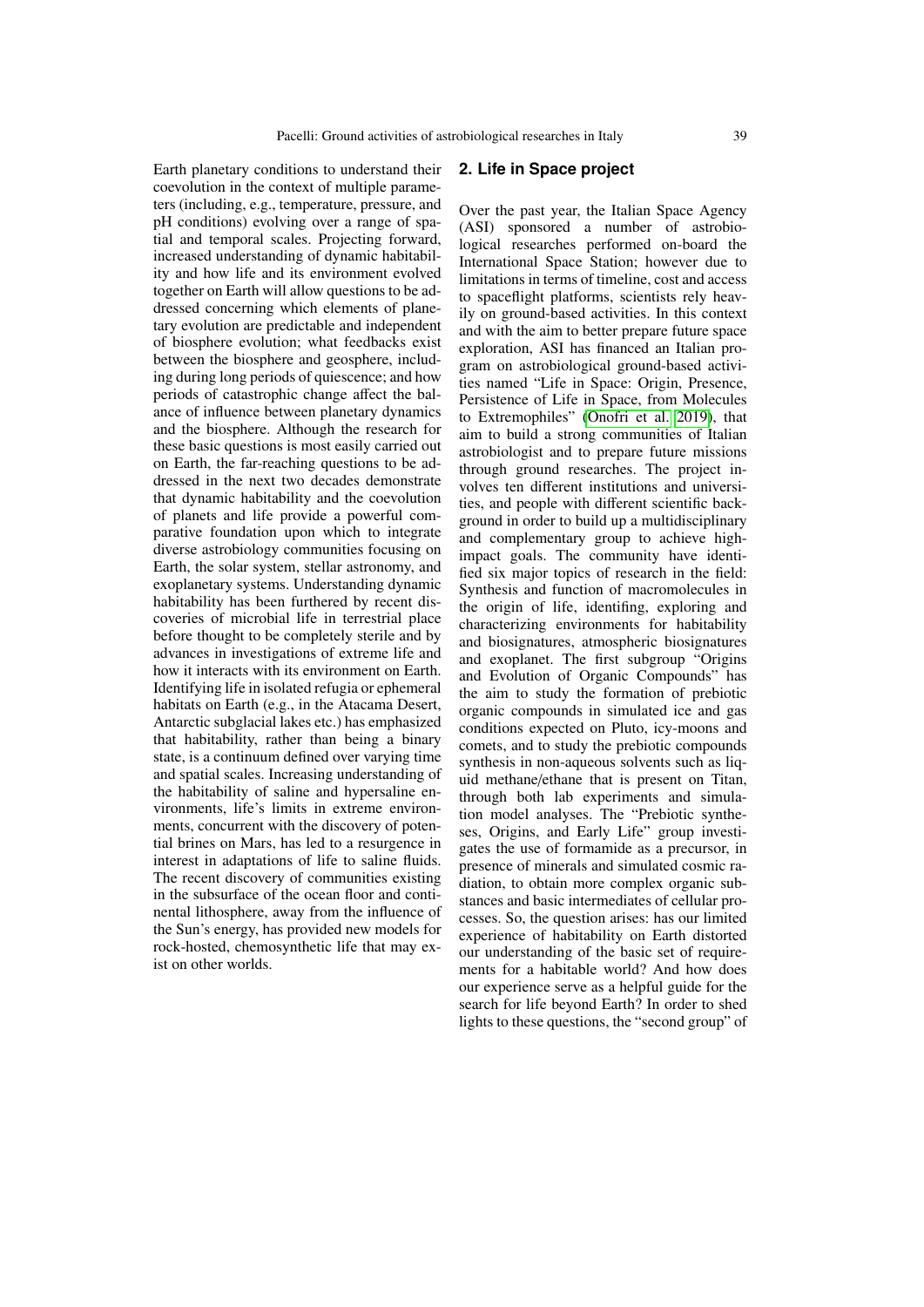40 Pacelli: Ground activities of astrobiological researches in Italy



Fig. 1. Astrobiology is a multidisciplinary field that encompass Biology, Geology, Chemistry and Physic disciplines.



Fig. 2. 42 percent of 1.5 MEuro of total funding, that correspond to 630KEuro, is devoted to the human resourches (PhD students, Post-doctoral grant and Researchers).

the project investigate the limits of terrestrial life in extreme environments, that for some characteristics can be considered analogues to extraterrestrial environments. This group focus on extremophiles, as Antarctic black fungi (Cassaro et al., this issue), desert cyanobacteria (Faraglione et al., this issue), thermophilic archaea (Cobucci-Ponzano et al., this issue), and microbiomes from extreme solfataric environments, with the aim to understand the limits of life on Earth through –omics approach. These kind of investigations gives input also for the search of life beyond Earth through the identification of biomolecules, defined as biosignatures, to be searched in the future explo